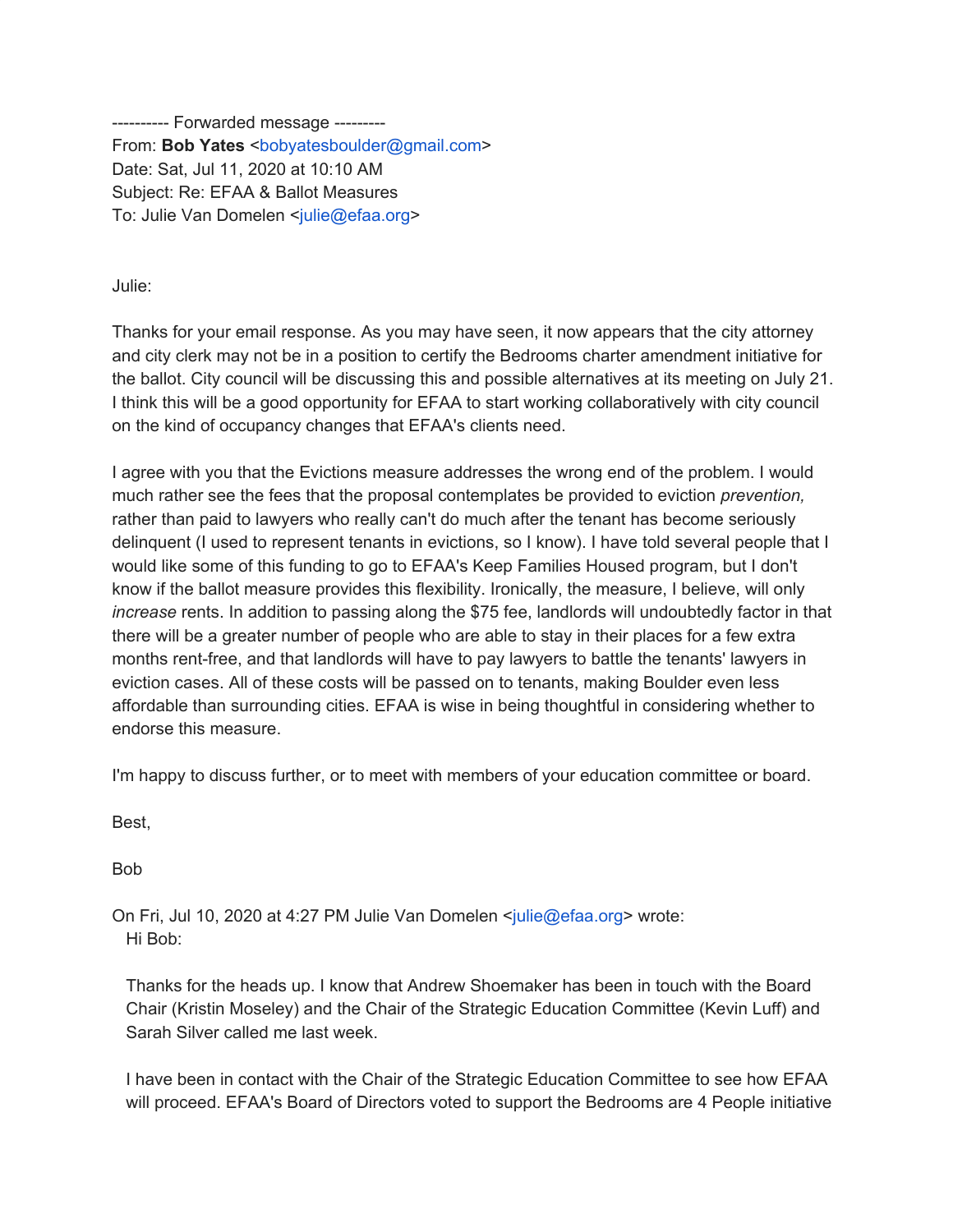based on a positive recommendation from EFAA's Strategic Education Committee. EFAA's Strategic Education Committee seeks to bring EFAA's voice to public policies and legislative issues that affect EFAA participants, i.e. low-income households in our community. They will re-discuss the issue at their August meeting.

On the issue itself, I would be happy to discuss some of the more compelling points that the SE Committee considered. In a nutshell, there is good economic analysis from other cities that putting in place occupancy limits adversely affects housing affordability. There is no consistent evidence that easing them also adversely affects housing affordability. This rests on the underlying economic assumptions, and may affect housing differently on the hill than in other areas of the City. What is true is that being able to double up, add roommates etc. is a key housing stability strategy used by low-income households in Boulder to survive. For example 80 percent of families with children that are homeless are actually doubled up, most in arrangements that are 'under the table'.

When both the pro and cons were presented to EFAA's Participant Advisory Committee (comprised of people using EFAA services) the response was a resounding yes in support of the proposed measure, with many personal and compelling stories of how arrangements that would be allowed were important for low-income households. .I jotted down some of the quotes from that meeting:

- " I have house shared multiple times and it kept me from being homeless, especially with kids".
- "For a lot of people in poverty, getting out of home is the only safe option, like with domestic violence, People need to cohabitate or double up."
- "Taking in roommates is how I keep a roof over my head".

They spoke of advantages for sharing child care, sharing fixed costs of utilities, wifi, benefits to older folks being able to stay independent and help each other out, etc. They were concerned that the people objecting were not taking into consideration economic necessity (the term 'classist' was voiced).

I believe the Strategic Education committee will tend to weight heavily the voices of those we serve.

It is never easy to take advocacy positions, particularly those that may stand in opposition to donors. EFAA has lost donors supporting affordable housing projects, Ballot measures 300 and 301, supporting increasing the state minimum wage etc.

Personally, I agree with your concerns about the lack of flexibility in a change to the charter,. However, the track record on easing occupancy limitation by other means is not convincing. Andrew has been at the forefront in compelling enforcement of occupancy limits in order to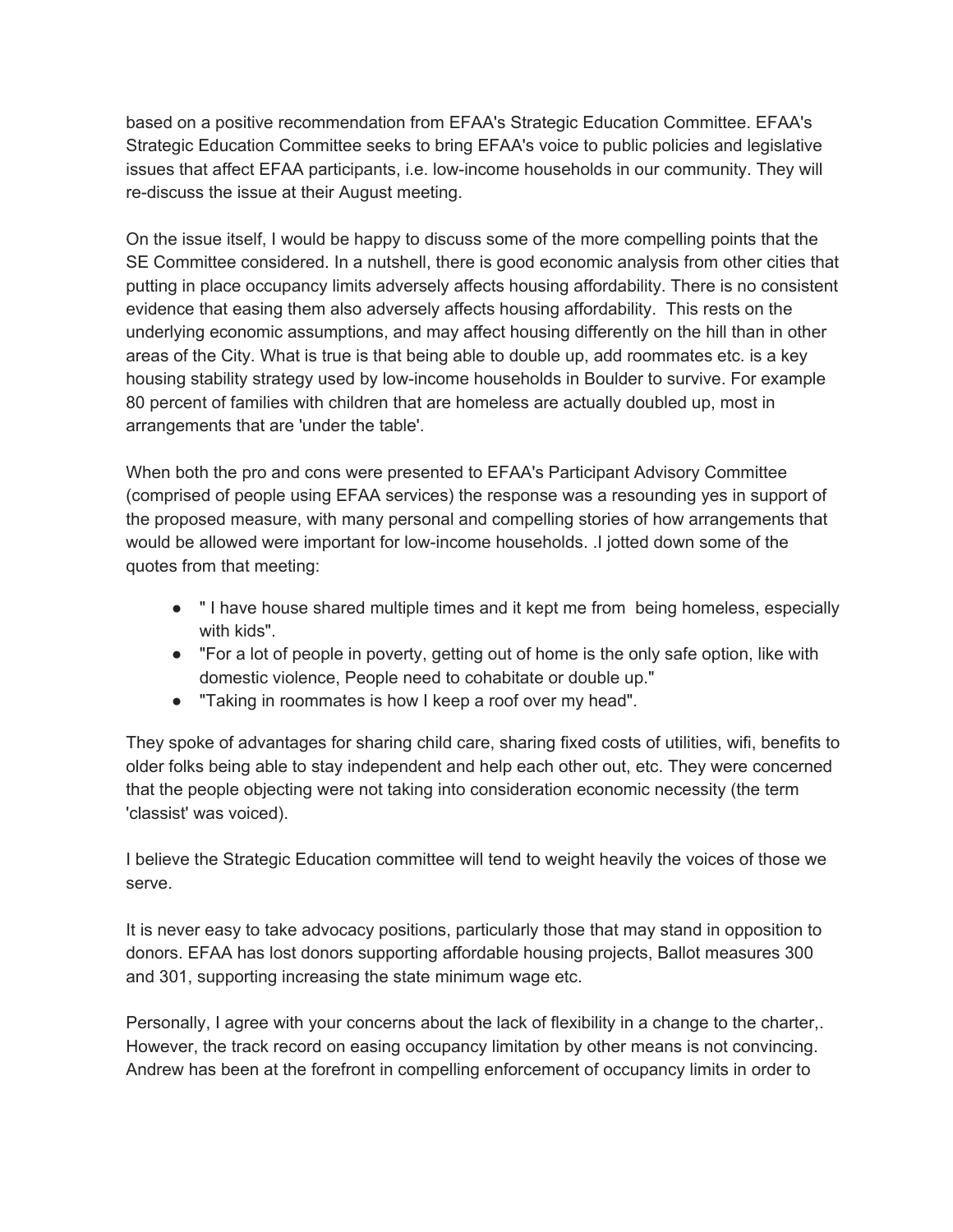preserve single family homes on the hill. It did not seem like it was likely to be taken up by the City Council,

I'll keep you posted on how the SE Committee reviews the issue at their August meeting.

There is another item that is on the horizon with similar undertones. The folks from the No Eviction Without Representation group came and presented to the Strategic Education Committee. The Committee took a pass because of questions with the mechanism, saying they would take it under consideration if they get enough signatures on the ballot.

Sounds like it will be on the ballot. This is one where I would have hoped that the Council would consider a fee for a pilot program instead (esp since this can be done without a public vote). I think as put forth it collects too much, is not targeted to low-income who can't afford legal services, and would be more easily adaptable as a City program rather than a ballot measure. The SE committee will be in a difficult situation not supporting that measure given the potential wave of evictions and the fact that there is simply no legal representation for low-income households going through eviction (besides mediation which must be neutral). Any advice here?

I believe the Participant Advisory Committee is setting up a meet and greet with the outreach person for the City Council. I hope that comes together because it is really interesting to hear their perspectives on these issues.

Cheers, Julie

On Sat, Jun 27, 2020 at 11:39 AM Bob Yates <bobyatesboulder@gmail.com> wrote: Julie:

I'm writing here in my personal capacity. I was a bit surprised to read that EFAA has taken a position endorsing the proposed "Bedrooms are for People" city charter amendment. That seems to me to place EFAA in an advocacy position on what will undoubtedly be a highly political and contentious issue, assuming the charter amendment reaches the ballot. There undoubtedly will be donors to EFAA who will be unhappy with this position.

Second, I fail to understand how the proposed charter change is aligned with EFAA's mission of aiding families. If there are truly families who are adversely affected by the current occupancy limits (for example, through doubling up in a single dwelling unit), there would seem to be better solutions for this than the proposed charter amendment. Indeed, I